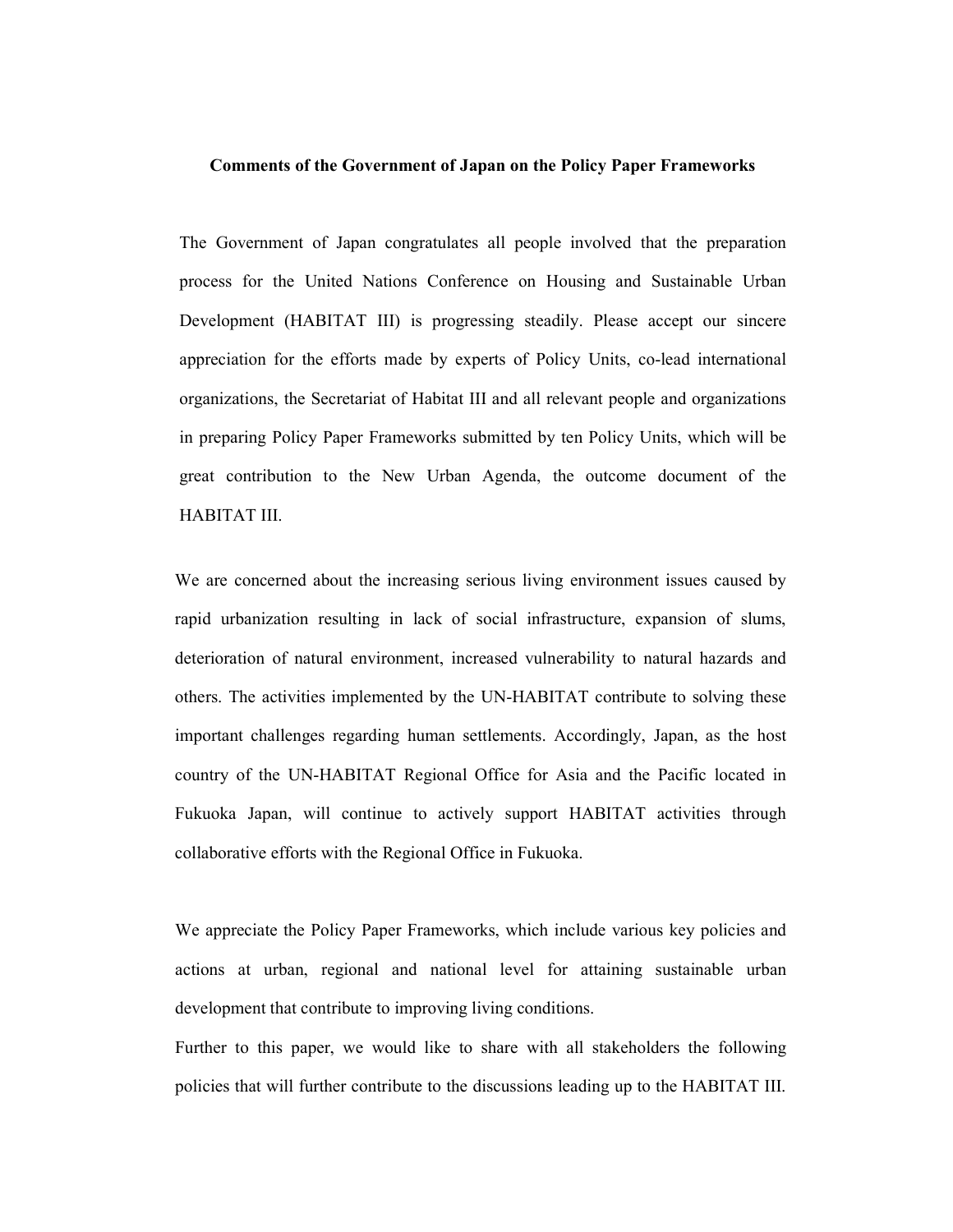We hope that these policies are fully discussed in the course of preparation of the New Urban Agenda and will appropriately be reflected in the Policy Paper Frameworks as well as the New Urban Agenda.

## 1. Create territorial/regional spatial strategy to deal with rapid urbanization

(Mainly for Unit 3 and Unit6)

In many countries, recent economic disparity between cities and rural areas is one of the aspects that are prompting the influx of people from rural areas to cities and thus further promote rapid urbanization. Hence, the rapid urbanization needs to be understood as a problem nationwide as well as a problem to cities.

As indicated in the conclusion of Policy Unit 6, it needs to be responded by long-term, comprehensive territorial / regional spatial strategy for achieving balanced territorial development in addition to the efforts of improving city environment itself. National Urban Policy discussed in the Policy Unit 3 needs to cover not only improving the urban environment but preparing and implementing planning at national and regional level.

In order to support governments and sub-national governments to prepare and implement such strategies, creating a platform for collecting and exchanging knowledge and experiences of spatial strategies with disseminating the "International Guidelines for Urban and Territorial Planning" prepared by UN-HABITAT will be one of key actions.

# 2. Promoting quality infrastructure investment for making society inclusive, safe, resilient, sustainable and convenient

(For all relevant Policy Units, especially relating with the Unit 7 and 8)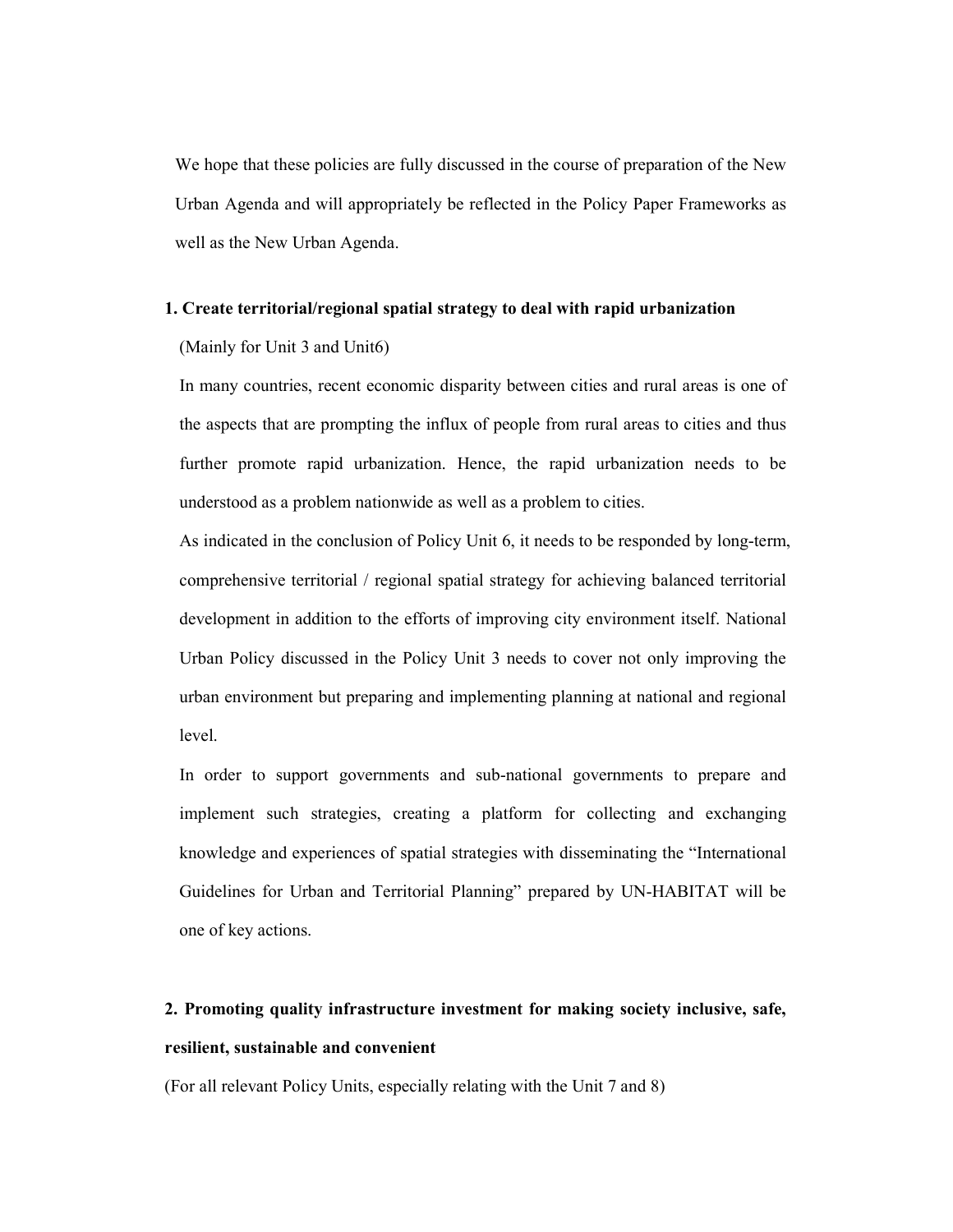Quality infrastructure investment is essential for sustainable urban development, furthermore positively related to the achievement of social, economic and political goals, and especially contributes to Goal 9 and Goal 11 of the "Sustainable Development Goals." Given that most developing countries have the immense demand for infrastructure development and developed countries face a challenge for aging infrastructure, Japan has been promoting quality infrastructure investment which ensures the quality of infrastructure (economic efficiency, inclusiveness, safety, resilience, sustainability and convenience and amenity), and contributes to the local society and economy. Because of the importance of quality infrastructure investment for sustainable urban development, it is strongly recommended that quality infrastructure investment is included in the Urban Agenda for the Habitat III.

### 3. Promoting strategic infrastructure development based on spatial strategy

(Mainly for Policy Unit 3,6, and 7)

Territorial / regional spatial strategy also contribute to strategic development of infrastructure. While, territorial strategy need to be attained by appropriate infrastructure development to achieve its goal, large scale infrastructure development should be conducted strategically based on spatial strategy because of its broad impact on various fields. As these development require a long time to be accomplished, policies need to anticipate potential issues from long-term view.

As such, it is vital that infrastructure development is carried out strategically based on comprehensive, long-term territorial /regional spatial strategy. Action required for this purpose is establishing close coordination between spatial strategies and infrastructure development plans involving all relevant stakeholders.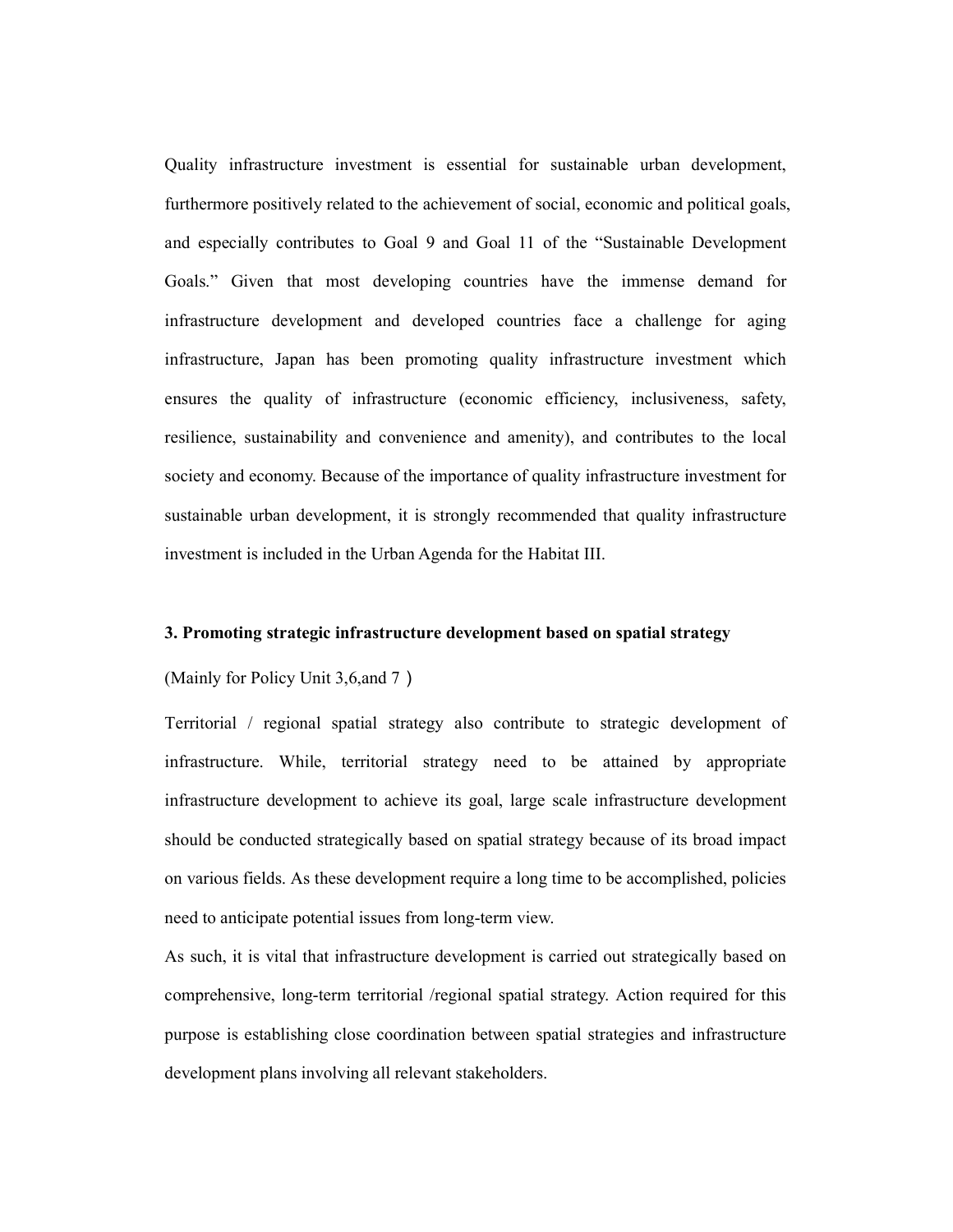### 4. Creating strategy for shrinking city

## (Mainly for Policy Unit3 and 6)

The New Urban Agenda is required to meet the needs of different circumstances around cities, namely developing cities, developed cities and shrinking cities. While many cities are growing rapidly in the world, more cities are anticipated to be shrinking. Strategy is also required for shrinking cities as well as growing cities.

In shrinking cities, one of the most significant challenges will be how to maintain urban functions needed for business activities as well as people's daily life. A concept of fundamental strategy for maintaining such functions is a "Compact and Networked approach" in which regions as well as cities are made compact and linked through networks to maintain accessibility. Japan, as a country facing rapid depopulation and aging, is ready to provide our knowledge and experiences on how to deal with shrinking cities.

### 5. Making cities more resilient

### (Mainly for Policy Unit 8)

Many of the world's rapidly developing cities are becoming increasingly vulnerable to natural hazards, including those caused by climate change. In order to make regions and cities more resilient and sustainable, the  $3<sup>rd</sup>$  United Nations World Conference on Disaster Risk Reduction held last March, presented the fundamental policies that the world needs to tackle over the next 15 years as the "Sendai Framework for Disaster Risk Reduction 2015-2030". These policies include the importance of investing in